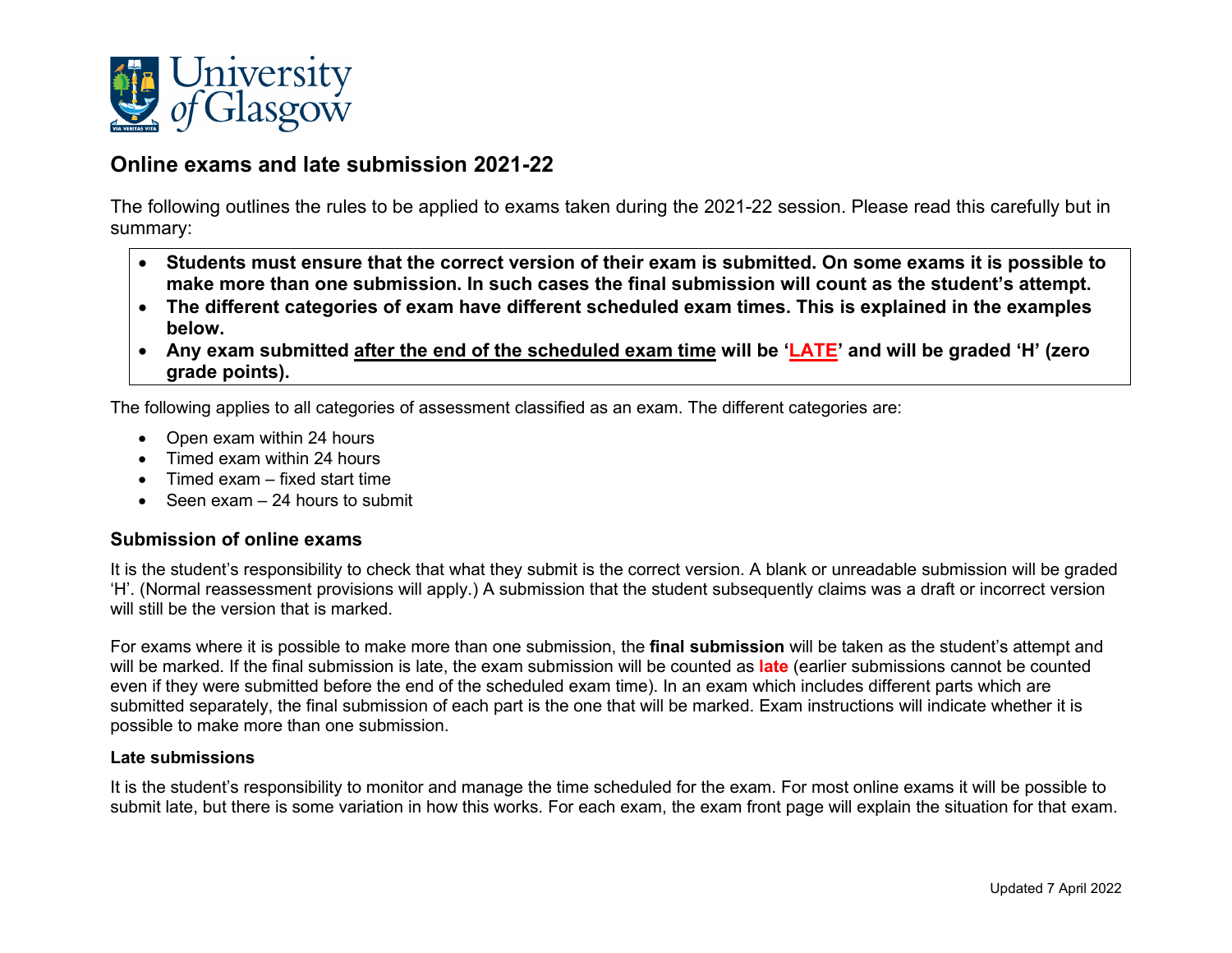<span id="page-1-0"></span>A submission received after the end of the scheduled exam time will be regarded as **late**.

For most online timed exams, you will have a specified period of time to complete the exam and then a further 30 minutes in which to upload your answer file(s).<sup>[1](#page-1-0)</sup> For example, for a 'two hour' exam you will have two hours for completion of the exam and an additional 30 minutes to upload your answers, i.e. the 'scheduled exam time' is a total of two and a half hours. For students who have been assessed by the Disability Service as requiring extra time, the scheduled exam time will be increased by the appropriate amount (see examples below).

For most online exams, technically it will be possible for students to make a **late** submission in Moodle up to two hours after the end of the scheduled exam time. After two hours, submission will not be possible and the exam will be treated as a non-submission.

**A late submission will be graded 'H'**. This means **it will carry zero grade points** but will be treated as a 'submission' for the purposes of the award of credit. A submission received immediately after the end of the scheduled exam time will be treated in the same way as one submitted up to two hours late.

# \*\*\* Where late submission is technically possible, it will be considered "LATE" and graded "H" \*\*\*

Exceptions:

# **1. Timed exam within 24 hours, where the student is required to upload their completed answers**

At the end of each student's scheduled exam time Moodle will 'auto-submit' the uploaded file(s). Students will have no further access to the exam and will no longer be able to submit their completed answers to Moodle. In order to facilitate a 'late period', students who have not submitted their completed answers by the end of the scheduled exam time will be able to submit by e-mailing their file(s) to the School/RI in accordance with instructions on the front sheet of the exam.

Submissions made direct to the School/RI in the **two hours** following the end of the scheduled exam duration will be treated as 'late' and graded 'H'.

Any submissions made after this time will be treated as a non-submission.

- **2. Any online exams where answers are input directly into Moodle by the student** (as opposed to online exams where students are required to upload their own document(s) once their answers are complete). The sorts of exams where this will apply include:
	- multiple choice papers, where students answer in Moodle by selecting an answer using a radio button; and

 $1$  30 minutes is the standard upload time for exams with five or fewer answer files. Where, exceptionally, an exam has more than five answer files staff should determine the time required for students to successfully upload the number and type of files, and this time will be clearly indicated on the exam front page.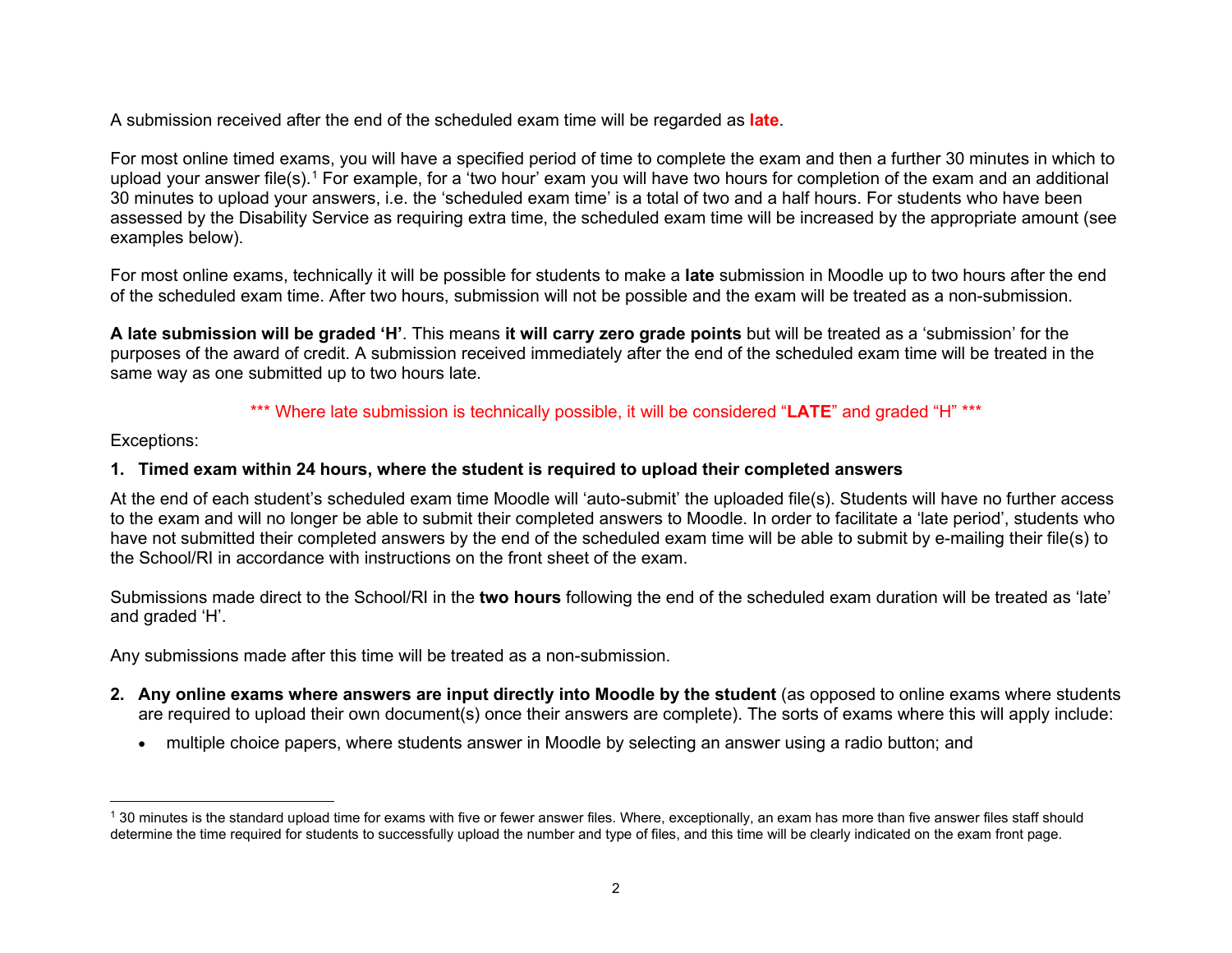• short answer papers, where students enter a short answer into text boxes in Moodle.

#### On these exams, **no period for late submission will be available**.

For such exams, Moodle will save all answers as they are input by the student, and at the end of the scheduled exam time Moodle will 'auto-submit' all saved answers. (Alternatively, students have the option to confirm submission within the scheduled exam time as soon as their answers are complete.) After the end of the scheduled exam time, students will have no further access to the exam. In the event that the student has completed no answers within the scheduled exam time, the exam will be treated as a nonsubmission.

Students who have been assessed by the Disability Service as requiring extra time will have the appropriate amount of time added to their scheduled exam time.

**Request to have 'late' grade 'H' waived:** Where an exam is submitted late and the student has been prevented from submitting on time, they may submit a Good Cause claim in MyCampus within five working days of the exam. (Any submission to Moodle received after the end of the scheduled exam time will be flagged to the student as having been submitted late. Students should check their email folders including 'Junk email'.) For the claim to be accepted, the student must show that they were prevented by illness or other adverse circumstances beyond their control from submitting the exam on time. If the Good Cause claim is accepted the submission will not be graded 'H' but will be marked as normal.

**Good Cause for non-submissions**: A non-submission is where the student does not attempt the exam or does not attempt to submit until after the end of the 'late' period (where a late period is available). This is important because the award of credit depends on enough assessment being submitted for the course or the programme as a whole. In the event that a student has been unable to submit the exam, due to illness or other adverse circumstances beyond their control, they may submit a Good Cause claim in MyCampus within five working days of the exam. If the Good Cause claim is accepted, the most common outcome is that the assessment will need to be completed at a later date. This will usually be at the resit diet, which takes place during the summer vacation. In some cases (e.g. in the final year of some honours or integrated masters programmes), some assessment missed with Good Cause may be disregarded.

**Technical difficulties experienced while taking an online exam:** A student who experiences technical difficulties with accessing, completing, checking or submitting an exam should immediately contact the [IT Helpdesk,](https://www.gla.ac.uk/myglasgow/it/helpdesk/) using the contact details provided on the exam front page. (In the event of submitting a Good Cause claim for late or non-submission due to technical issues, students may support their claim with reference to an IT Helpdesk Incident number.) The IT Helpdesk is available 24 hours a day during exam diets. Students should keep the web address and telephone number to hand during the diet.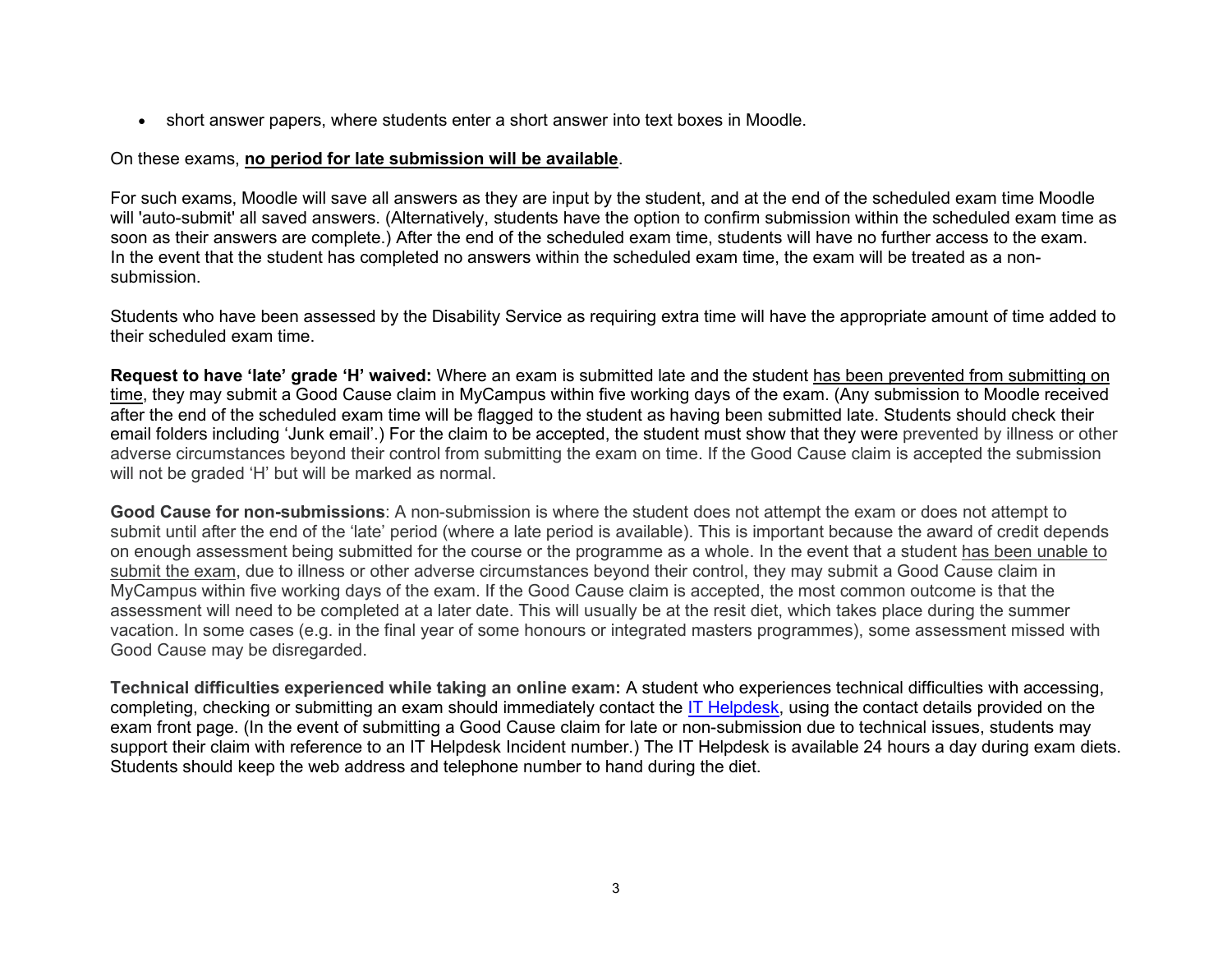# **Examples**

Example 1: Open exam within 24 hours: Students should aim to spend no more time than indicated on the exam paper. All students must upload and submit answers within the 24-hour period.

# **Exam date 26/04/2022. Exam start time 09:30. Expected exam duration 02:00.**

All students must submit by 09.30 on 27/04/2022. The exam may be submitted late in Moodle.

| Exam submitted from<br>09.30 26/04/22 and up to 09.30 on 27/04/22 | Exam submitted between 09.30<br>and 11.30 on 27/04/22                        | 11.30 27/04/22 onwards                                                                  |
|-------------------------------------------------------------------|------------------------------------------------------------------------------|-----------------------------------------------------------------------------------------|
| Within scheduled time                                             | Late                                                                         | Not possible to submit                                                                  |
| <b>Graded as normal</b>                                           | Graded 'H' - zero grade points,<br>but counts towards the award<br>of credit | Treated as a non-submission:<br>may result in Credit<br>Withheld/Credit Refused (CW/CR) |

Example 2A: Timed exam within 24 hours, completed file(s) to be uploaded to Moodle. The exam can be started at any time during the 24 hour period. Students should aim to spend no more time than indicated on the exam paper. An additional 30 minutes is available for upload of completed answer file(s). Students must complete and upload answers within the 24 hour period.

### **Exam date 28/04/22. Exam start time 09:30. Expected exam duration 02:00.**

Student elects to start exam at 10.15 on 28/04/22. As it is a two hour exam, a two and a half hour window is available: two hours for completing the exam and 30 minutes for file(s) upload. The scheduled exam time therefore ends at 12.45.

If the student has been assessed by the Disability Service as requiring extra time, their scheduled exam time will be extended by the appropriate amount of time.

| Exam submitted from<br>10.15 and up to 12.45 on 28/04/22                                                                                                                    | After 12.45, no further upload to<br>Moodle possible.<br>Completed answers submitted<br>direct to School/RI between 12.45<br>and 14.45 on 28/04/22 | Completed answers submitted to<br>School/RI from 14.45 onwards on<br>28/04/22.                 |
|-----------------------------------------------------------------------------------------------------------------------------------------------------------------------------|----------------------------------------------------------------------------------------------------------------------------------------------------|------------------------------------------------------------------------------------------------|
| Within scheduled time                                                                                                                                                       | Late                                                                                                                                               | <b>Outwith late period</b>                                                                     |
| Graded as normal on the basis of what is<br>submitted by student during the<br>scheduled time or what is 'auto-submitted'<br>by Moodle at the end of the scheduled<br>time. | Graded 'H' - zero grade points,<br>but counts towards the award<br>of credit                                                                       | Treated as a non-submission:<br>may result in Credit<br><b>Withheld/Credit Refused (CW/CR)</b> |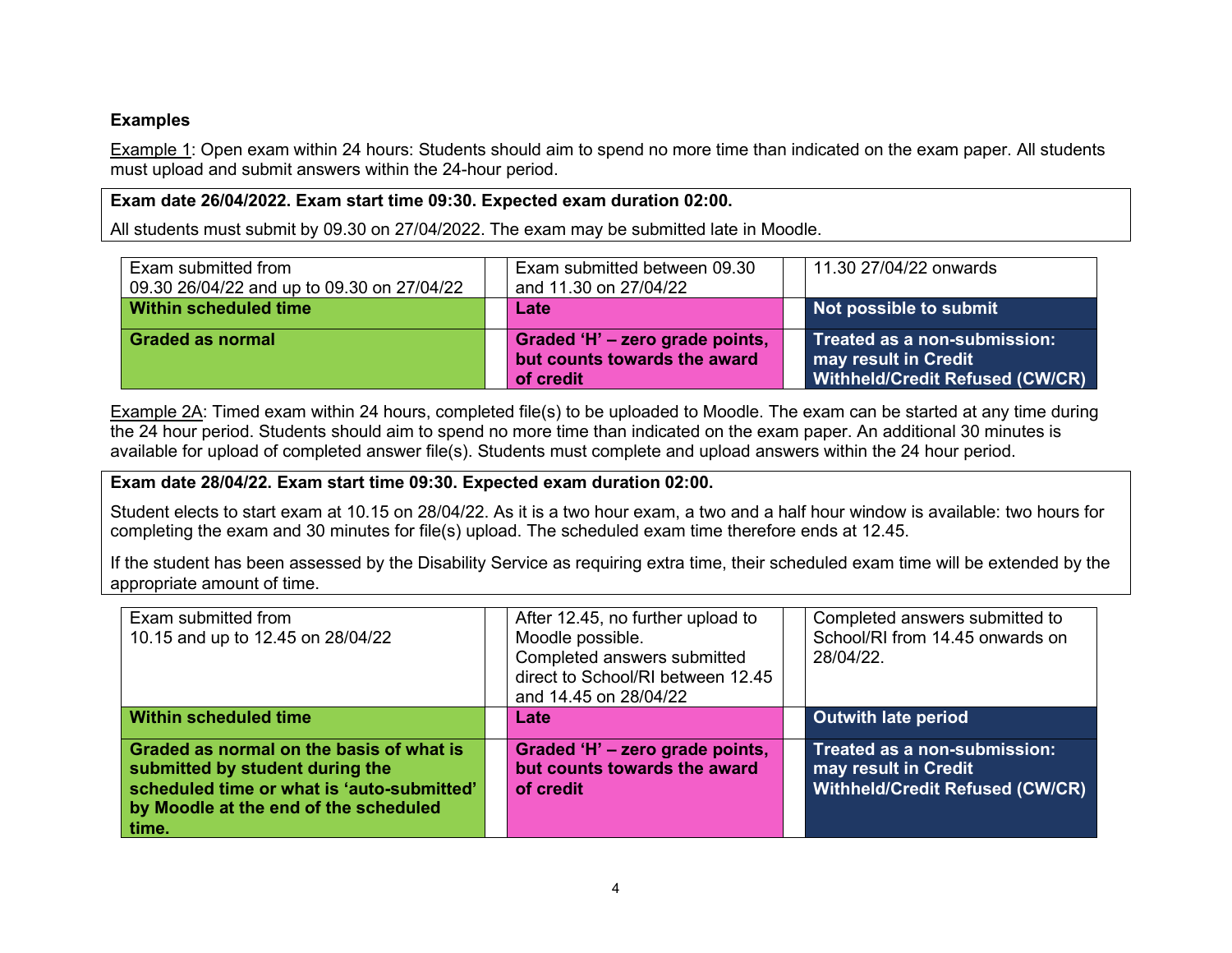For a student who has been assessed by the Disability Service as requiring 25% extra time, i.e. an additional 15 mins per hour, the scheduled end time for the exam is 13.15 (two hours  $+$  an additional 30 minutes  $+$  30 minutes upload time). If the exam is submitted by 13.15 it is submitted on time and will be graded normally. If it is submitted to the School/RI between 13.15 and 15.15 it is treated as submitted late and will be graded H (zero grade points). If the exam is submitted after 15.15 it will be treated as a non-submission. Instructions on how to submit the exam will be included on the exam front sheet.

Example 2B: Timed exam within 24 hours - The exam can be started at any time during the 24 hour period. Students should aim to spend no more time than indicated on the exam paper. Students must complete and upload answers within the 24-hour period.

#### **Exam date 28/04/22. Exam start time 09:30. Expected exam duration 02:00.**

Student doesn't start the exam until 07.45 on 29/04/22. As it is a two hour exam, a two and a half hour window would normally be available for completion of the exam and file(s) upload. The scheduled exam time for that student would therefore end at 10.15. However, the 24 hour window for completing the exam closes at 09.30 on 29/04/22 so the student must upload by then to be within the scheduled exam time.

For a student who has been assessed by the Disability Service as requiring 25% extra time for completion of the exam, while they are entitled to a three hour scheduled exam time **within** the 24 hour window, the window will still close at 09.30 on 29/04/22 so they must upload by then.

| Exam submitted from<br>07.45 and up to 09.30 on 29/04/22                                                                                                                     | After 09.30, no further upload to<br>Moodle possible. Completed answers<br>submitted direct to School/RI between<br>09.30 and 11.30 on 29/04/22 | Completed answers submitted to<br>School/RI from 11.30 onwards on<br>29/04/22.                 |
|------------------------------------------------------------------------------------------------------------------------------------------------------------------------------|-------------------------------------------------------------------------------------------------------------------------------------------------|------------------------------------------------------------------------------------------------|
| <b>Within scheduled time</b>                                                                                                                                                 | Late                                                                                                                                            | <b>Outwith late period</b>                                                                     |
| Graded as normal on the basis of<br>what is submitted by student during<br>the scheduled time or what is 'auto-<br>submitted' by Moodle at the end of<br>the scheduled time. | Graded 'H' - zero grade points, but<br>counts towards the award of credit                                                                       | Treated as a non-submission: may<br>result in Credit Withheld/Credit<br><b>Refused (CW/CR)</b> |

Example 2C: Timed exam within 24 hours, all answers completed directly in Moodle (e.g. Multiple Choice or short answer paper). The exam can be started at any time during the 24 hour period. The amount of time expected to complete the paper is the same as the amount of time available.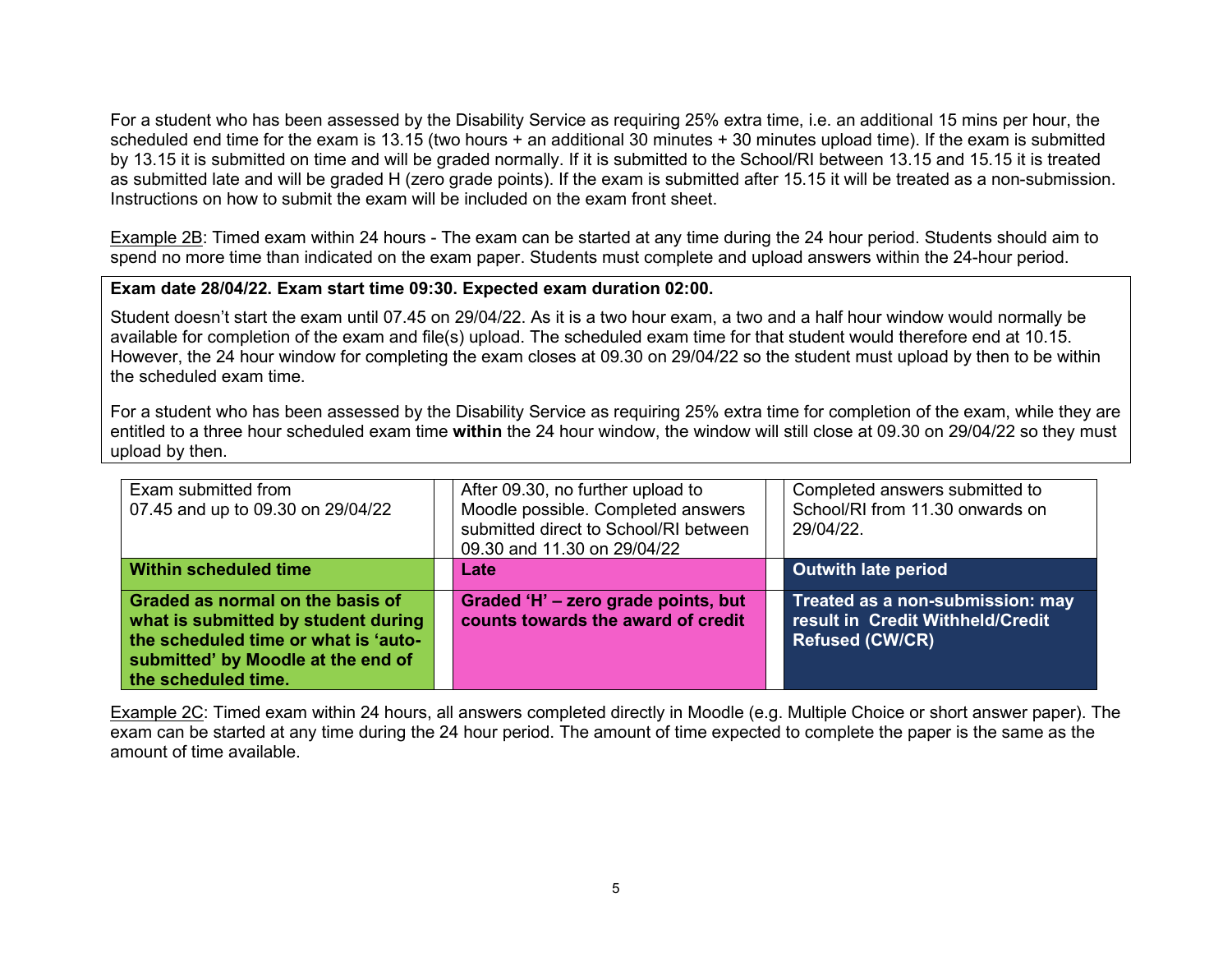### **Exam date 11/05/22. Exam start time 09:30. Exam duration 02:00.**

Student elects to start exam at 11.20 on 11/05/22. As it is a two hour exam, with no file(s) upload required, only the two hour window is available for completion of the exam. The scheduled exam time for that student therefore ends at 13.20.

If the student has been assessed by the Disability Service as requiring extra time, their scheduled exam time will be extended by the appropriate amount of time.

| Exam submitted from<br>11.20 and up to 13.20 on 11/05/22                                                                                                                 | 13.20 onwards on 11/05/22                                                                                                                                                                  |
|--------------------------------------------------------------------------------------------------------------------------------------------------------------------------|--------------------------------------------------------------------------------------------------------------------------------------------------------------------------------------------|
| <b>Within scheduled time</b>                                                                                                                                             | Not possible to submit – no further access to<br>exam                                                                                                                                      |
| Graded as normal on the basis of what is<br>submitted by student during the scheduled time or<br>what is 'auto-submitted' by Moodle at the end of<br>the scheduled time. | If no answers have been completed by the end of<br>the scheduled exam time the exam will be treated<br>as a non-submission: may result in Credit<br><b>Withheld/Credit Refused (CW/CR)</b> |

For a student who has been assessed by the Disability Service as requiring, for example 50% extra time to complete the exam, the scheduled exam time will end at 14.20 (two hours + one additional hour). If the exam is submitted by 14.20 it is submitted on time and will be graded normally. No further submission beyond this time is possible and if no answers have been completed by then the exam will be treated as a non-submission.

Example 3: Timed exam – fixed start time: The exam will have a fixed start time and duration. Students must upload and submit answers within the scheduled time.

#### **Exam date 04/05/22. Exam start time 09:15. Expected exam duration 01:30.**

As the exam has an expected duration of one and a half hours, a two hour window is available for completion of the exam and file(s) upload. This starts at the exam start time. The scheduled exam time therefore ends at 11.15. The exam may be submitted late in Moodle.

If the student has been assessed by the Disability Service as requiring extra time, their scheduled exam time will be extended by the appropriate amount of time.